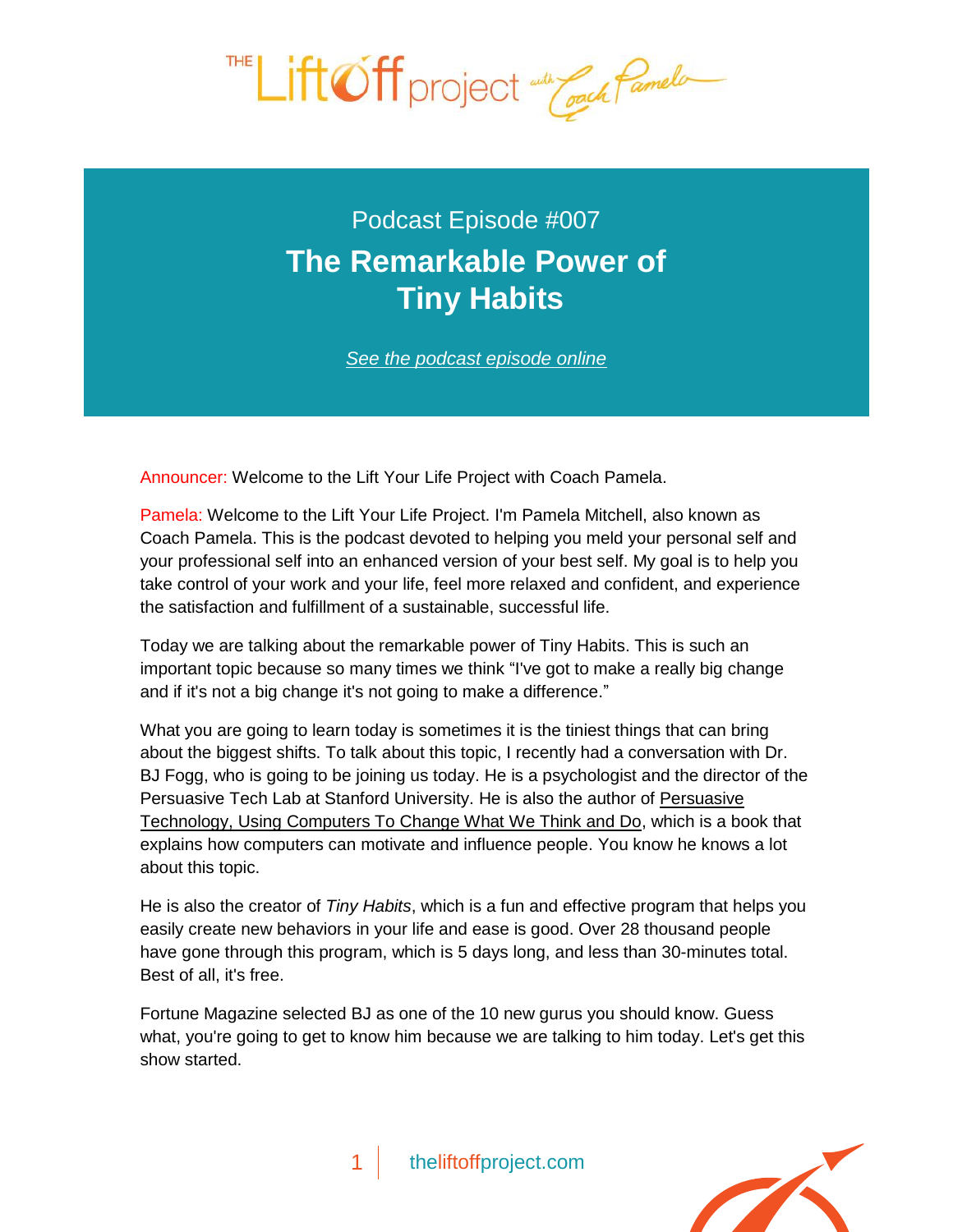

Welcome, BJ.

BJ: Thank you for having me.

Pamela: I'm so excited because the one thing about what you do in Habits is that when we approach wanting to make a change in our lives, we treat things like "I should drink more water or eat more fruit," the same as if we want to do something like lose 20 pounds or clean out our inbox or go to more networking events.

You have this behavior grid that outlines different ways that behaviors can change. Maybe you can tell us about that and why the kind of change that we want to make actually matters when we get started.

BJ: Yeah, there are some behaviors you want to stop doing or reduce. There are some behaviors you want to start doing. The way that you go about those is different. You can't lump all of behavior change into one bucket, and think there's one formula or approach for it.

My work focuses on helping people bring new behaviors into their lives. I do almost no work with stopping behaviors. It's a different approach that has its own levels of sophistication that I haven't studied. I think it's actually much easier to bring behaviors into your life than to stop a behavior that you've been trying to stop for a long time. I advocate creating lots of new habits in your life and you can dramatically change your life by creating lots of habits, including small ones.

Pamela: That's really interesting. Two things in terms of what you're saying. One is, if you create lots of new habits, in some respects maybe they can even crowd out the old habits, replacing some of those habits that maybe you want to stop doing. Have you had any experience with that? Is that just an anecdotal way?

BJ: Yeah, I think you're right, but I haven't studied it scientifically, so I can't really put a stake in the ground and say that's how it works. I think in my own life and based on anecdotes from people who have done *Tiny Habits,* for sure you can. It seems like you can create new habits that push out the ones you don't want. Or make the old behaviors inconsistent with the new identity that you're creating with the new ones and eventually that identity, the new identity wins over.

Pamela: That's really an interesting point about this new identity and creating habits that fit that new identity. In the work that I do and when people want to reinvent themselves, this idea of having a new identity is a really big shift. Then, sort of commensurate with that, they want to make a big change in their lives. Your work is really all about making

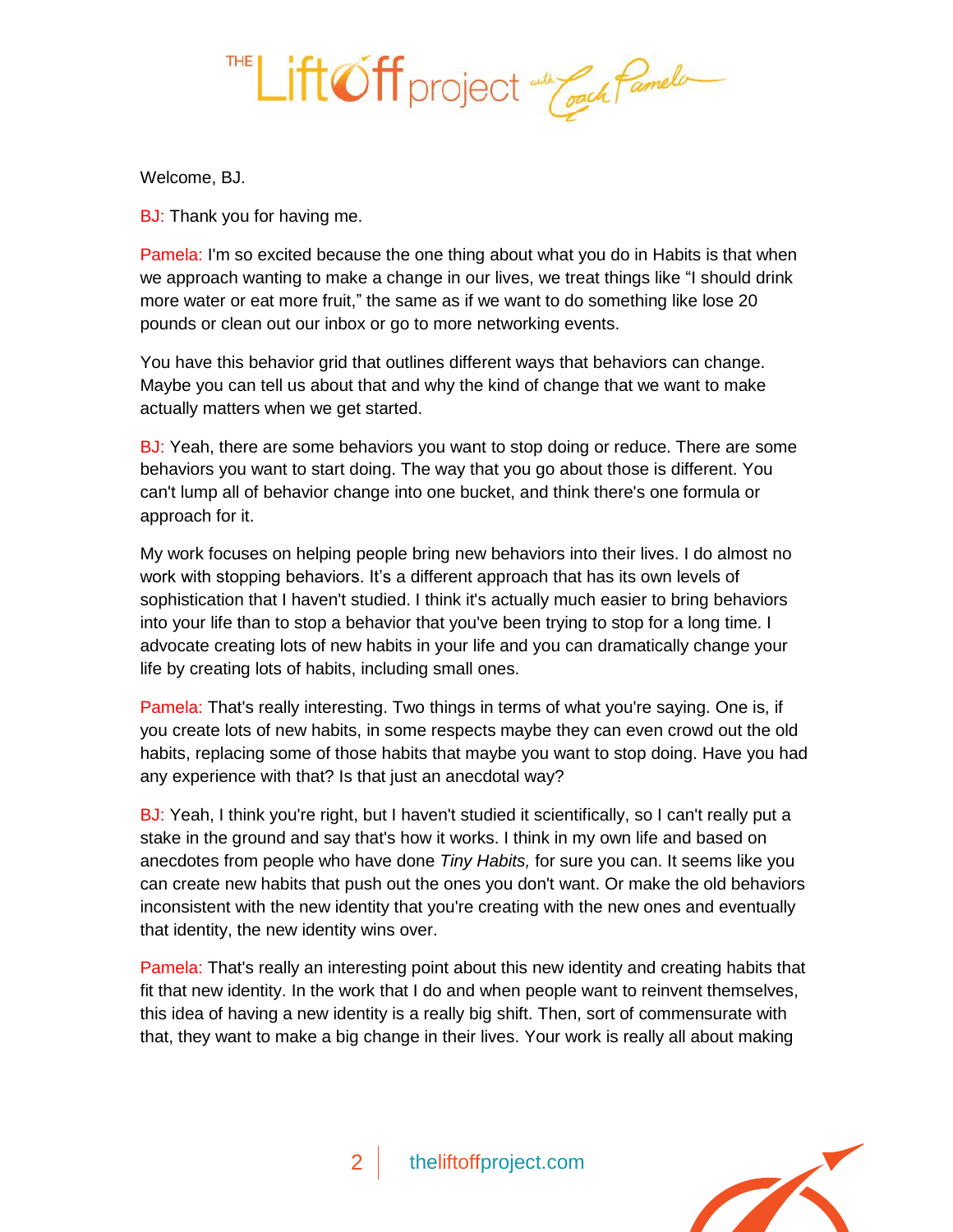

small, tiny changes. Talk to us about why that's a much more effective way to go than trying to make a big, huge change all at once.

BJ: It's much easier to make small changes in your life than big changes. The motivation level doesn't have to be super high. If you're trying to make a big, hard change, your motivation has to be high, it has to stay high.

Say, for example, if you decided you were going to run for an hour a day, starting tomorrow. You've got to be super motivated tomorrow, the day after, and the day after. The day that your motivation drops, or you have a competing motivation like you have to make cookies for your kid's bake sale tomorrow, guess what? You're not running that day and you feel like, "Oh, I failed." I didn't do what I wanted and a lot of people just pretty much give up at that point.

Whereas if you pick something really small, like "I'm going to do 2 push-ups every day," we could go further on that one because I do a lot of push-ups. Then it's pretty easy to get done, your motivation doesn't have to be super high. You can do those push-ups even if you have to cook cookies for a bake sale.

The way it works is change leads to change. In some ways it seems like it doesn't even matter the size of the change. If you can just start changing something, 2 important things happen. One is it frees you up to make other changes in your life. Think of it as you're building momentum. Two, you actually learn how to change. Behavior change is a skill. Third, you build confidence that you can change. The confidence that you get from making small changes is disproportionately large. In other words, by making small changes, it's easier to do, you'll learn how to change, and your confidence for change will go up from making even just a small simple change.

Pamela: The idea of a tiny, tiny change actually having a disproportionate effect on building your confidence is really interesting. Why is that?

BJ: That's such a great question. I don't know exactly the answer. What I do know from coaching thousands of people in *Tiny Habits* is that it absolutely is a phenomenon that exists. One of the things I advocate is if people could floss one tooth. If you're not flossing at all, start with flossing one tooth.

## Pamela: One tooth?

BJ: One tooth, yeah. As people do that and if they're successful doing that, that second part is important. I get all these emails saying BJ, this is crazy, all I'm doing is flossing one tooth and I feel awesome and now I'm making other changes. This doesn't make any rational sense, but is this normal? I write back and say, "Yeah, that's normal."

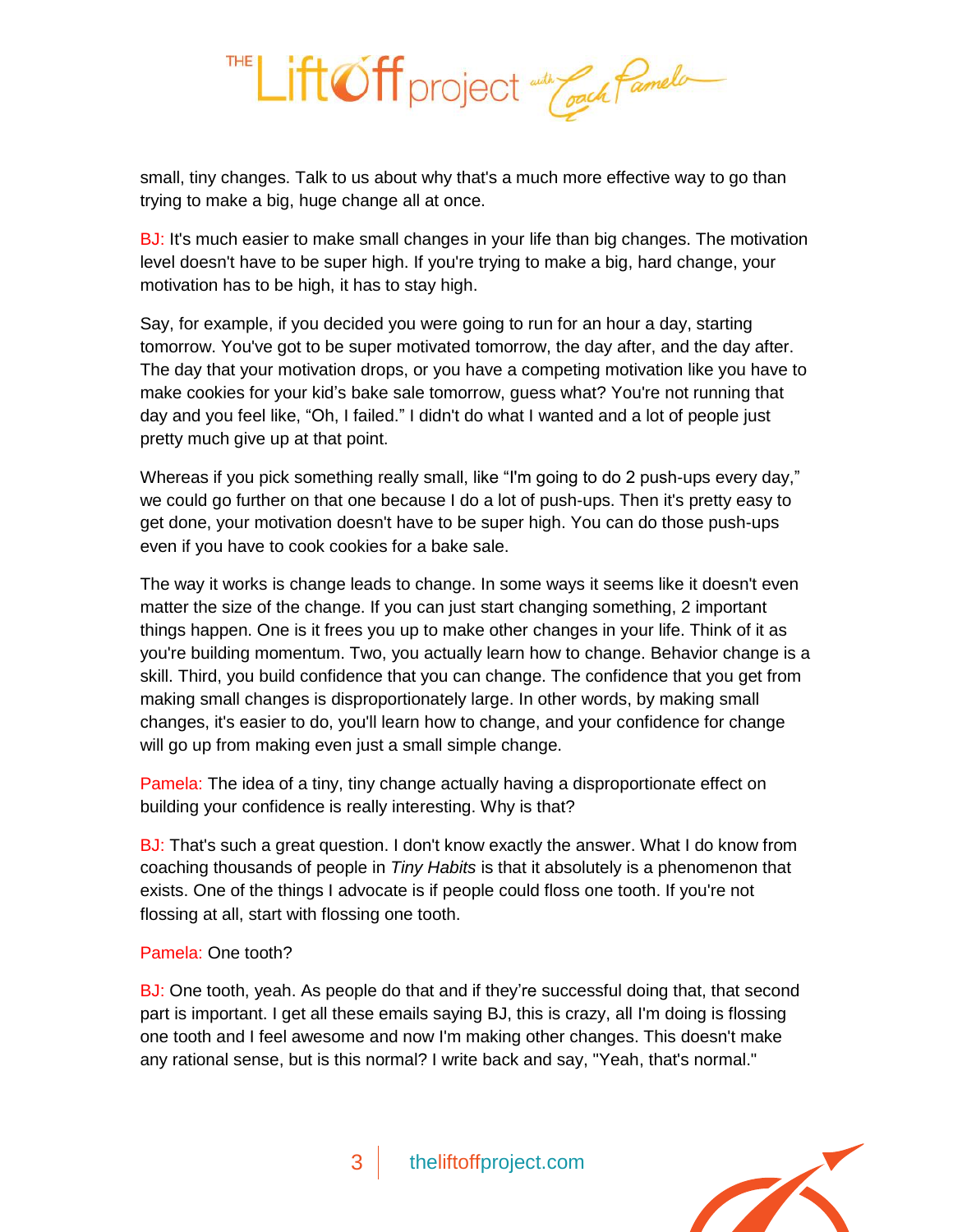

There's something about how our brains are wired that when we feel successful with a change, even a tiny one, it then leads to other changes.

Part of that is as confidence goes up, what I see is that in the data that I get, I see about 15 to 28% of the people every week that ranges in there, have stepped up and made a big change in their lives as a result of making the small change like flossing one tooth. That's within 5 days. I see it over and over. Why? I don't know exactly why; I just know it happens.

Pamela: That's a pretty big phenomenon there. Do you think that it's that energy and that momentum that then starts to build on itself, or just the feeling that change is possible?

BJ: I think it's both of those. I think it's both of those. I do like the "floss one tooth" as a starting point for people who are feeling discouraged or defeated or just like they're not going to succeed. In part because I think in our culture it's built into us, you should be flossing.

## Pamela: Right.

BJ: We get that at the dentist. Also, I really think there's something about looking at yourself in the mirror in the bathroom as you're flossing one tooth. You are seeing somebody in the mirror who is changing their behavior.

Pamela: What other kind of tiny habits do you recommend for people?

BJ: Well, first and foremost, pick small behaviors that you actually want in your life. Don't pick things that feel like an obligation or you feel like you should do. As you practice creating habits, again I think habit formation is a skill, it's something you can practice. It's something you can get really good at, just like playing the piano or cooking or dancing or playing chess. You get good by practicing in the right way.

You need to start practicing with behaviors you want, not that you should. That's first and foremost. Then if you make them really, really small, the *Tiny Habits* method, we call them tiny behaviors. Then those are much easier to do and they're not so dependent on motivation going up and down. "Floss one tooth" I think is a classic. Another classic is doing two push-ups. Another one that I think is very powerful, this is my favorite habit, and the recipe goes like this: after my feet touch the floor in the morning I will say "It's going to be a great day." So the new behavior is saying "It's going to be a great day." I know that sounds kind of a little goofy, loopy California-speak, but I'm a scientist and I'm very skeptical and critical of things, but that particular behavior seems to set you on an upward spiral for your day. I get a lot of reports on the impacts of that, how it just changes the direction of the day.

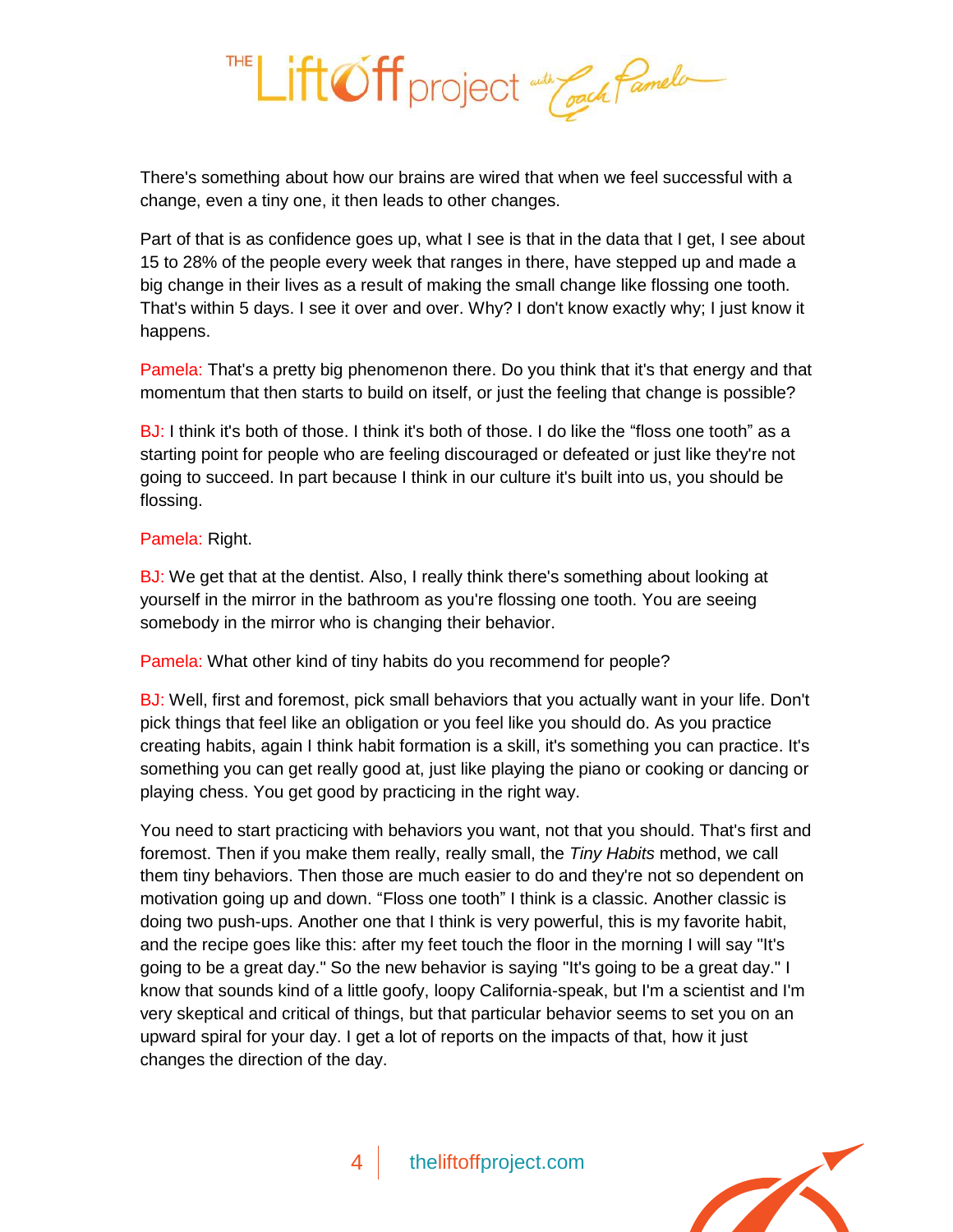

A lot of people report in that the *Tiny Habit* recipe goes like this: after my head touches the pillow at night, I will think of one thing I'm grateful for. Having that gratitude habit at the end of the day seems to change how people process the day. As they're going through the day, their brain is watching for things to be grateful for, so it can pick the right tiny behavior. They have this ripple effect or cascading effect. First and foremost, pick things that you want, pick behaviors you want in your life.

Pamela: Those are such great ones. One of the things that I always recommend to my clients is this gratitude list and I like the fact that you've broken it down to an even smaller tiny habit because I tell them to come up with four things more or less for the challenge and the practice of training their mind to notice the good things.

## BJ: Yeah.

Pamela: It is a practice, to your point, and it really does shift our experience of our life and our mindset.

BJ: Yeah, I think absolutely. Those behaviors, it's not like an hour of running. It's not like a lot of exertion. By doing very effective small things and by doing a lot of them, you have a huge impact on life. Even the one, good, small one has an impact. Then if you do five, or ten, or twenty, or eventually dozens. It adds up and your life gets transformed.

Pamela: Let's talk about that. Let's talk about adding on. At what point do you add on to this tiny habit and approximately how many can you have going on at one particular time?

BJ: Well, let me start with the second one. You can have hundreds and hundreds. In fact, we do in our lives.

## Pamela: Really?

BJ: Yeah, every day that we go through. The way you tie your shoe is a habit, where you put your socks in the drawer is a habit, which chair you sit in. It goes on and on and on. How many can you acquire at once? I think you can acquire certainly three. That's what the *Tiny Habits* method has you do, work on three tiny habits during the week. I think you can get 12 or 20 in a week if you are skilled at the method.

Going back to the first part of the question: basically, how do you grow them? One of the key things is to always have the habit be the tiny behavior and not raise the bar on yourself. Let me explain why. Let's go back to flossing one tooth. After you floss one tooth for a while, it gets easier and easier to floss one tooth. You know exactly where the floss is. You know how to wrap it around your fingers. You know which tooth. It just gets easier. The more you do a behavior, the easier it gets. Eventually it will take relatively

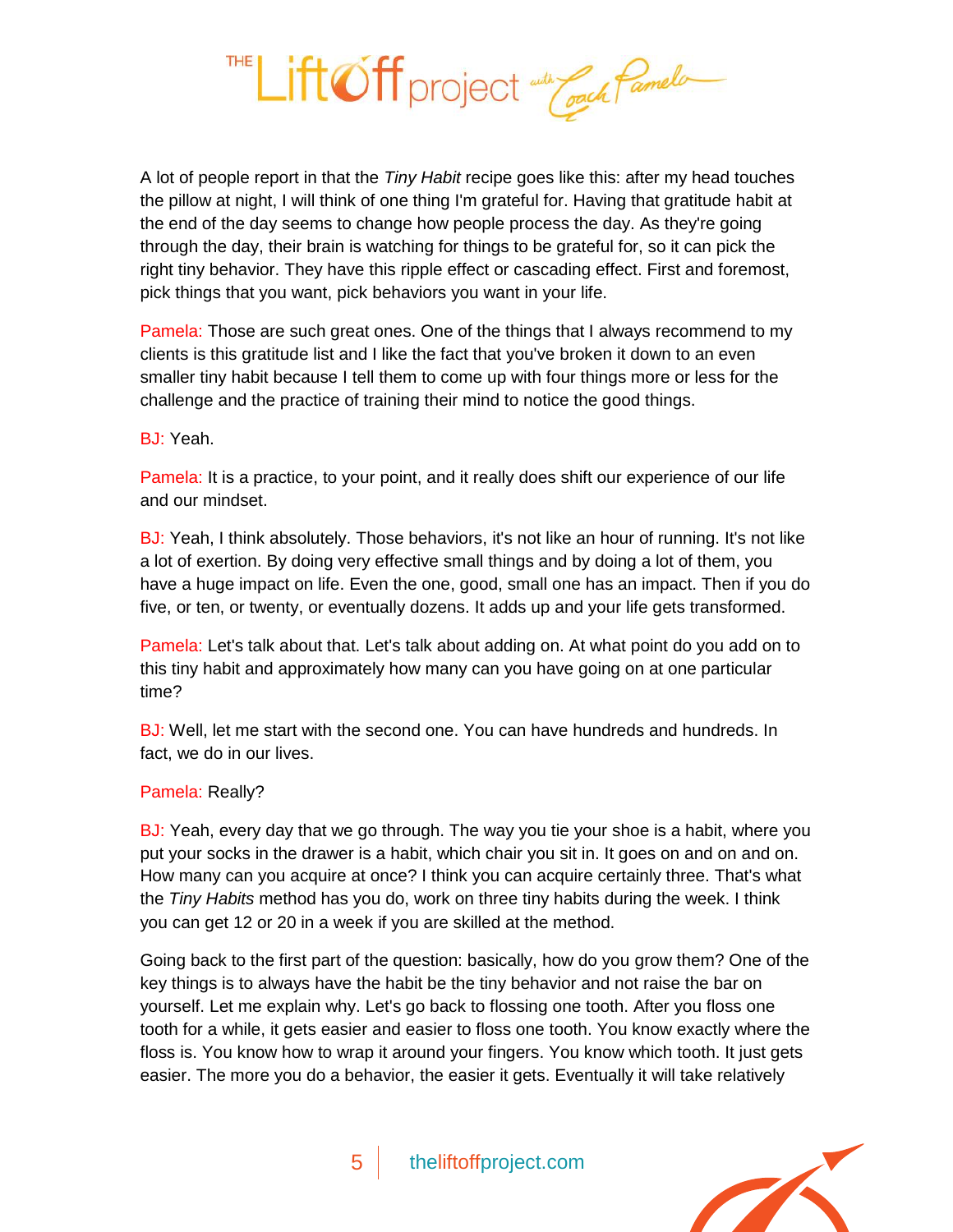

less effort to floss all your teeth. Once you get skilled at it, you can floss all of them pretty easily and no big deal.

However, in the *Tiny Habits* method, you always see the habit as just one tooth. Whenever you do more, you count it as extra credit. That's an important framing. It means the day that I'm in a super big rush and have to run out the door for something, if I just brush my teeth and I think okay all I have to do is floss one tooth, fine, I just floss one tooth and I go and it's good for me. I succeeded. Whereas if I had raised the bar on myself, like I have to floss all my teeth, I might be tempted to skip it. Then if I go, I didn't do the habit. By keeping the bar low at that tiny behavior level and doing more when you want to and doing more when you can, you don't raise the bar on yourself. There's something about training the behavior change in that way that keeps you succeeding day after day. When you do more, you kind of see yourself as an 'A' student or one that's doing extra credit.

Pamela: That's really huge because one of the things that I read when I was going through your work is that habits are never permanent, that they're always on a continuum. So if you're raising a bar on yourself and then all of a sudden you don't meet that, then it can knock you back off the whole pattern of the habit.

BJ: Yeah, exactly. There's something weird about our culture. I wish somebody would explain it. To me what we've got is we tend to be very black and white thinkers, like either we're doing it or we're not doing it. Either we're exercising or we're not. When we have a single failure, often people just say, "Uh, well I blew it. I give up."

Part of what I've learned and part of what the *Tiny Habits* method teaches is you're practicing and you're revising. You're practicing this new habit and if it doesn't work, you just revise it. Say "Oh, maybe I put it in the wrong spot of my day, maybe I made the behavior too big." You don't look at when you don't do your intended behavior as a failure. You look at it as an opportunity to redesign. Basically you're designing habits into your life just like you'd arrange furniture in a room. If you put a chair in a corner and the next day you say "you know what, it doesn't really work in that corner," you don't get down on yourself or give up. You try a different corner, a different part of the room. That's the same way to think about practicing habits and revising habits. It's practicing our lives. It's really part of the skill of behavior change. Successful habit formation is to see it as a design problem and not as a motivation problem.

Pamela: Wow. That is a big shift from the way that our culture views things because we are very much like, "you either win or lose and that's it." The idea that there's really no failure. It's really about gathering information, using what information to tweak, revise, and then the next day seeing what works. That's a very neutral, non-judgmental way of approaching things. That's not generally how we do that.

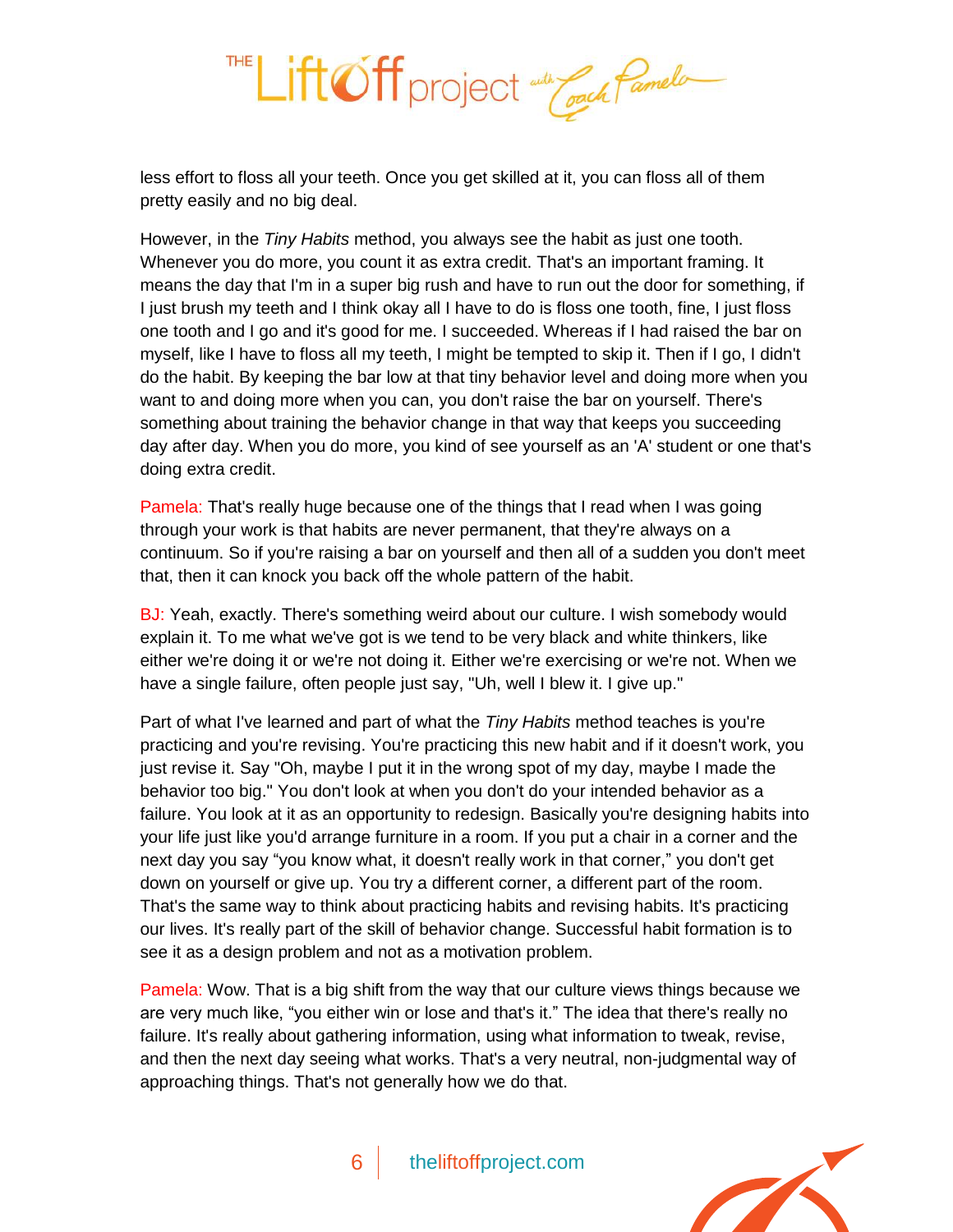

BJ: No, no it's not. Ten years ago I didn't know this. I've learned it over time. I've been teaching it and see how effective it is. I don't know why our culture is wired in this very black and white, very brittle way. We are for some reason. One thing I encourage people: you celebrate the upside, you recognize your successes, but when you have setbacks, you don't say "Oh, I did bad." You say "Oh, that means I just need to redesign. I need to figure out what piece didn't work and just change it."

It's really a behavior change, at least bringing new habits into your life in this way. There's no guilt associated. There's no real sense of failure. It's all outside. You recognize the successes and you don't feel guilty or bad or weak or lacking willpower. That doesn't happen because, frankly, it's not a result of willpower being weak. It's just that you don't have the right design, the right recipe yet. You just keep coming around, frankly. You keep playing around with your behavior until you get the right thing that works.

Pamela: I love that. Oh my God, I could talk to you forever about this topic.

**BJ:** We should talk again at some point.

Pamela: Yeah, we should. I will have you back on the show because there's so much more to cover in this. We will definitely have you back. However, I want to close by asking you two things that you do to lift your life.

BJ: Oh my gosh. I think that one of them absolutely is be out in nature. In fact, I moved up to Sonoma County by a river so I could be out in nature very, very easily. You don't have to move to do that, but just getting outside. Actually, we have tons of house plants too, but for me, it's getting out in nature. Something about that. The other thing is dancing.

Pamela: I love that! What kind of dancing?

BJ: Any, well, mostly just on my own because there's not any formal dance opportunities that are easy. Last night I was working out in my garage and I started the workout with a dance and I ended it with a dance. I just had 80's music on. There's something really powerful about dancing, even if you're dancing by yourself. In some ways that's even better because you can just really let go, like crank up the music and then just dance.

Pamela: Ah, you are a man after my own heart because that would be me cranking up the music, dancing through the kitchen and singing along and all of that. Love, love, love that.

Well, thank you BJ so much for being on the show. We will definitely have you back to talk more about how we can make change in our lives by using *Tiny Habits.*